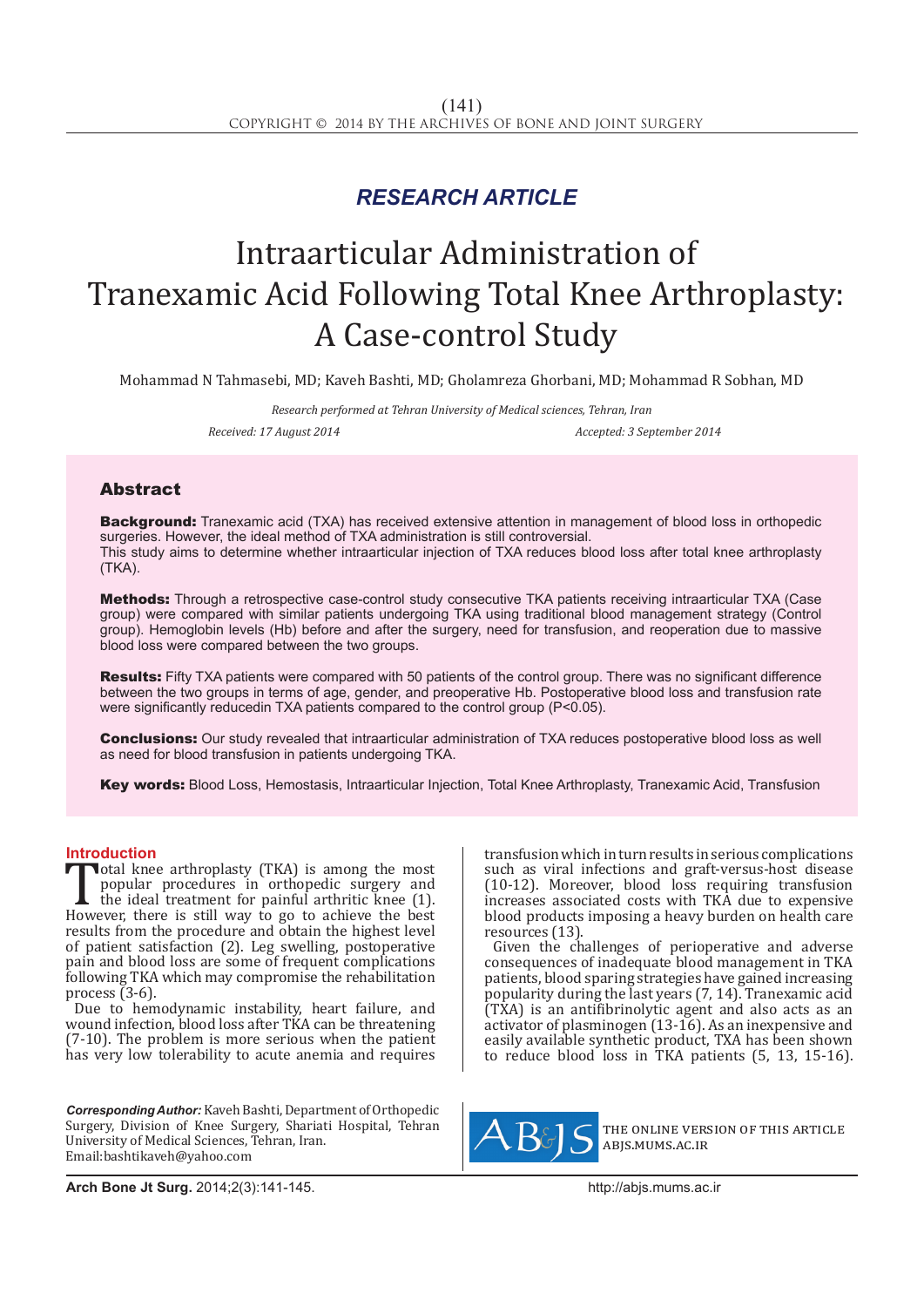| Table1. Comparison of baseline characteristics between TXA<br>and control groups |                  |                      |      |
|----------------------------------------------------------------------------------|------------------|----------------------|------|
|                                                                                  | <b>TXA Group</b> | <b>Control Group</b> | P    |
|                                                                                  | $(N=50)$         | $(n=50)$             |      |
| Age(vrs)                                                                         | $65.1 \pm 6.9$   | $63.5 \pm 7.1$       | 0.25 |
| <b>Sex</b> $(n, %)$                                                              |                  |                      |      |
| Male                                                                             | 23 (46%)         | 25 (50%)             | 0.69 |
| Female                                                                           | 27 (54%)         | 25 (50%)             |      |
| Side of Operation $(n, \%)$                                                      |                  |                      |      |
| Right                                                                            | 26 (52%)         | 26 (52%)             | 1.00 |
| Left                                                                             | 24 (48%)         | 24 (48%)             |      |

Nevertheless, the ideal method of administration is a matter of debate despite the large number of reports on TXA (5). On the other hands, orthopedic surgeons have avoided wide application of TXA as a preventive product for blood loss in knee surgeries. One reason may be due to its fearsome prothrombotic effect while another reason to be variability of the proposed administration regimen and route (5, 17-19).

TXA has been repeatedly used intravenously in single or repeated doses (19-20). However, it has been criticized that only small fraction of injected drugs may reach the target location and hence diminishes its ultimate efficacy (5). For this reason, intraarticular administration of TKA has been suggested by few studies as an alternative strategy which may improve its efficacy (5, 21-22). The aim of the present study was to investigate the benefits of intraarticular injection of TXA in TKA-related blood loss management.

#### **Materials and Methods**

#### *Study Design*

A retrospective case-control study was conducted in Orthopedics ward of a University and a Private Hospital in Tehran, Iran reviewing prospectively collected data of patients undergoing TKA from March 2013 to March 2014. TKA Patients who received TXA (Case group) were compared with those with traditional blood management approach (Control group). Our internal review committee of orthopedic research approved the study protocol as an observational human project.

#### *Participant*

Fifty consecutive adult patients undergoing TKA and subsequent intraarticular injection of TXA were included in this study. Patients with placement of drainage tube and previous coagulopathy were excluded from analysis. All study data and collected information from patients profile were remained confidential and the statements of Helsinki were adhered during the study.

#### *Operation and Blood Management*

All TKA were performed by a single team of

#### **Table2. Comparison of study outcomes between TXA and control groups**

|                              | <b>TXA Group</b> | <b>Control Group</b> | P         |
|------------------------------|------------------|----------------------|-----------|
|                              | $(N=50)$         | $(n=50)$             |           |
| Preoperative Hb(g/dl)        | $13.2 \pm 1.4$   | $13.4 \pm 1.3$       | 0.37      |
| Postoperative $Hb(g/dl)$     | $11.8 \pm 1.9$   | $11.2 + 1.4$         | 0.02      |
| $Hb$ Change $(g/dl)$         | $1.3 \pm 0.5$    | $2.3 + 0.6$          | < 0.001   |
| Need to Transfusion $(n, %)$ | $\Omega$         | 4(8%)                | 0.04      |
| Reoperation $(n, %)$         | 0                | $\Omega$             | <b>NA</b> |
| Hemarthrosis $(n, %)$        | 0                | O                    | <b>NA</b> |

orthopedic surgery and under similar anesthetic and surgical protocols. In the case group, TXA (1500 mg diluted in 50 cc of normal saline) was administered intraarticularly after tight closure of retinaculum with no placed draining tube. The traditional approach of blood management was considered for the control group. Tourniquet was used in all surgeries at the beginning of TKA and removed after injection of TXA and dressing.

#### *Outcome Measure*

As the main study outcome, hemoglobin (Hb) was measured preoperatively and 48 hours postoperatively. Need to transfusion, reoperation due to blood loss, and occurrence of hemarthrosis were the secondary outcomes.

#### *Statistical Analysis*

Data were analyzed using SPSS for windows (Version 18, Chicago, Inc, US). Student t-test and Chi square test were used for quantitative and qualitative variables, respectively. Data are presented as mean ± SD and number (%) and a statistical difference considered significant when *P*<0.05.

#### **Results**

#### *Overall Demographics and Baseline Characteristics of Study patients*

A total of 100 consecutive patients with an average age of 64.3±6.9 years were included in our analysis constituting of 48 males (48%) and 52 females (52%). Fifty two percent of surgeries were on the right side and  $48\%$  on the left side. Mean  $\pm$  SD Hb levels were  $13.3 \pm 1.30$  g/dl and  $11.5 \pm 1.4$  g/dl before and after the surgery, respectively with an average Hb change of 1.8  $\pm$  0.7 g/dl (range from 0.2 g/dl to 3.5 g/dl). There was need to transfusion in 4 cases (4%) but no reoperation or hemarthrosis occurred.

#### *Comparison of Primary Characteristics between Study Groups*

Table 1 compares primary characteristics of TXA and control groups. As from the table, there is no significant difference between the two groups for age, sex distribution and side of operation (*P*>0.05).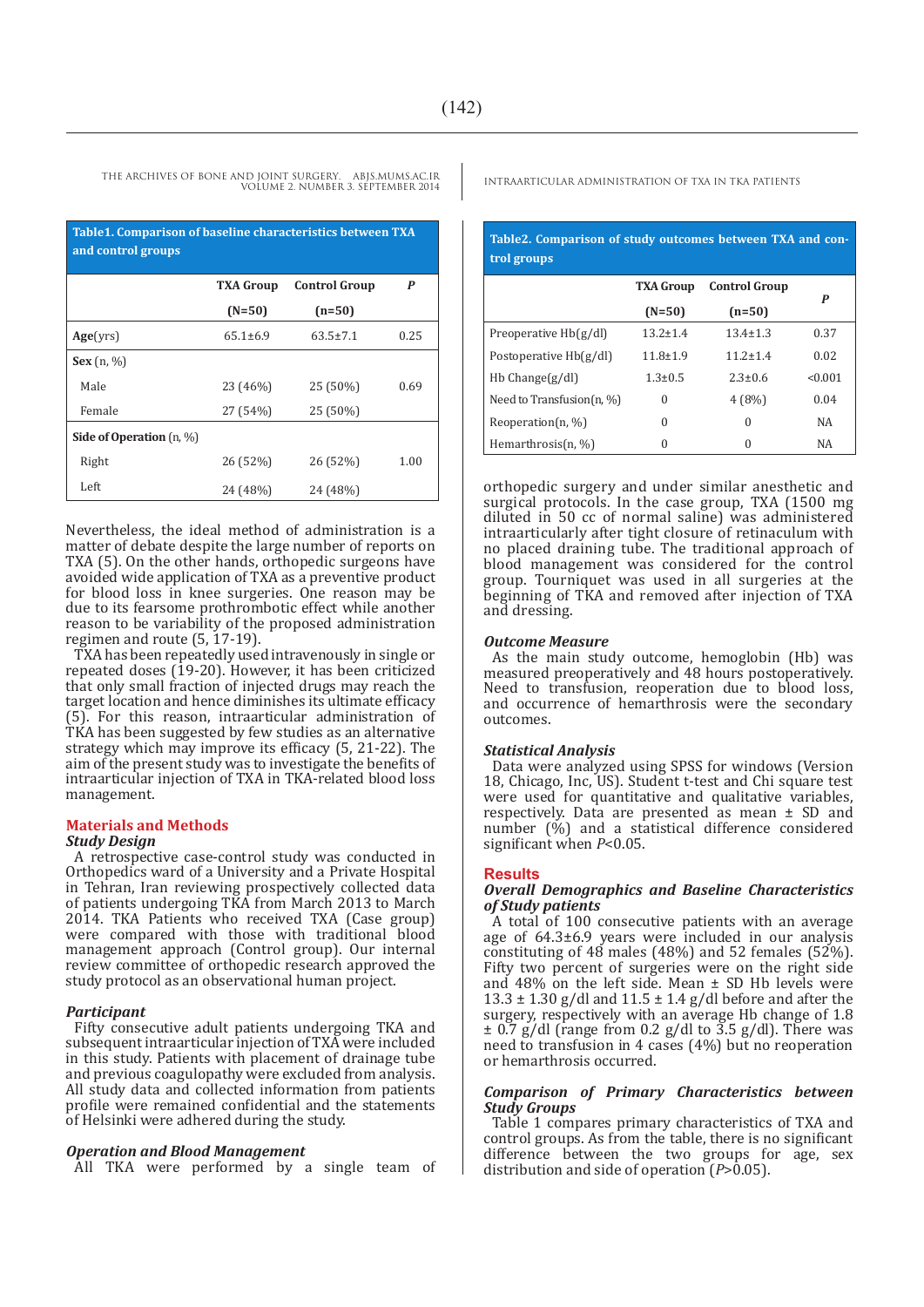#### *Comparison of Primary Characteristics between TXA and Control Groups*

Study outcomes are compared between the two groups in Table 2. While there was no significant difference in terms of preoperative Hb, postoperative Hb was significantly lower in control patients (11.2±1.4 g/dl) than TXA group (11.8±1.9 g/dl) (*P*=0.02). Moreover, Hb change/decrease was more significant in the control group than in the TXA group  $(2.3\pm0.6 \text{ g}/\text{d}l \text{ vs. } 1.3\pm0.5 \text{ g}/\text{d}l)$ dl, *P*<0.001). On the other hands, 4 patients (8%) in the control group required blood transfusion which revealed a statistically significant difference compared to the TXA patients with no need to transfusion (*P*=0.04).

#### **Discussion**

Our study showed that intraarticular injection of TXA after TKA can effectively diminish Hb drop, blood loss, and need for transfusion up to 48 hours postoperatively which are consistent with other studies in the literature . In a randomized controlled trial of 100 TKA patients equally receiving TXA or normal saline through a closed suction drain, Ishida et al. showed that administration of TXA significantly reduced blood loss as well as knee joint swelling after TKA (5). Despite strong evidence supporting TXA effectiveness in diminishing blood loss and requirement of blood transfusion in TKA patients regardless the total dose of TEA given, there are minor controversies existing for the ideal administration route and a suitably scheduled dosage (23). Good et al. in a small cohort compared blood controlling effect of TXA 10 mg/Kg with placebo in TKA patients under spinal anesthesia (19). While they have criticized TXA by hidden blood loss and concluded that concealed loss was not substantially reduced by TXA, they did not report Hb changes after TKA which is a better marker of total blood loss. On the other hands, Rally et al. retrospectively compared 259 patients of hip and knee arthroplasty receiving TXA 20 mg/Kg with 234 similar patients undergoing arthroplasty before establishing TXA protocol (20). Their study showed that one 20-mg/ kg dose of TXA administered intraoperatively reduced perioperative Hb drop and need to transfusion. While these authors have commented in their study that the effective administration protocol of TXA reported in the literature is composed of two 10 mg/Kg doses in 3-hours interval, we did not employ such a multi-dose protocol for TXA injection. Besides, while our total 1500 mg TXA is a medium dosage, it was given in a relatively larger volume (50cc) compared to other studies which injected the agent through a draining tube (5, 19-20).

Perioperative bleeding in TKA patients is very common and probably results from patient hematological characteristics (coagulopathies, medical conditions, and medications) and surgical techniques (bone cuts, dissection of soft tissue, and damage to the vasculatures) (9). Blood loss can cause a mismatch between oxygen supply and demand increasing the risk of myocardial infarct (8, 10). Additionally, despite numerous blood controlling strategies such as pneumatic tourniquet and low pressure anesthesia, blood transfusion remains the only true treatment for acute anemia in low tolerability

patients (10, 13). While the risks of non-transfusion outweighs those of transfusion-related complications, associated costs, shortage of matched and blood bornscreened packed red cells, and adverse events due to cross-reaction justify investigating efforts to find new blood preserving methods  $(11, 24)$ . Although TXA has been available for over 20 years in surgery, orthopedist have hesitated the routine use of this agent due to insufficient evidence regarding its effectiveness versus unresolved issue of thromboembolic events (14, 15, 17-18). On the other hands, among those studies with satisfactory results, administration route and dosage are varying (5, 7, 12, 14, 19, 23, 25). The present study settles in the middle of other reports in terms of TXA dosage and administration protocol. We injected TXA intraarticularly after tight closure of retinaculum, with additional suture to strengthen its resistance to water, once the TKA was completed. Moreover, unlike other studies we did not place drainage to allow absorption of the blood in the surgical site (5, 19-20). Fortunately, this approach did not result in hemarthrosis and no patients required reoperation due to massive bleeding nor there was any complicated rehabilitation case.

We acknowledge that our retrospective review poses some limitations including a relatively small sample size, lack of another arm for comparison of other TXA administration methods, and considering other endpoints such as postoperative pain, length of hospital stays, and time of full recovery to return to work. Moreover, longitudinal follow-up of TKA patients and serial measurement of Hb until the first postoperative week would permit a more realistic knowledge of blood loss and the possibility of assessing patient satisfaction and final outcomes of TKA with this new blood management strategy.

Because literature reviews has revealed no significant risk of thrombosis in relation to TXA, its wide application as a prophylactic agent for controlling blood loss may be recommended with fewer hesitances (25). We had no cases of Thromboembolic complication among our patients nor any other complications related to TXA. However, due to lack of objective assessment of deep vein thrombosis i.e. sonographic examination in our study, future studies are expected to investigate the risk of TKA-related thrombosis through high power randomized trials.

Intrarticular injection of TXA reduces postoperative blood loss, Hb drop and transfusion rate in patients undergoing TKA.

Mohammad N Tahmasebi MD Kaveh Bashti MD Gholamreza Ghorbani MD Department of Orthopedic Surgery, Division of Knee Surgery, Shariati Hospital, Tehran University of Medical Sciences, Tehran, Iran

Mohammad R Sobhan MD

Department of Orthopedic Surgery, Division of Knee Surgery, Yazd University of Medical Sciences, Yazd, Iran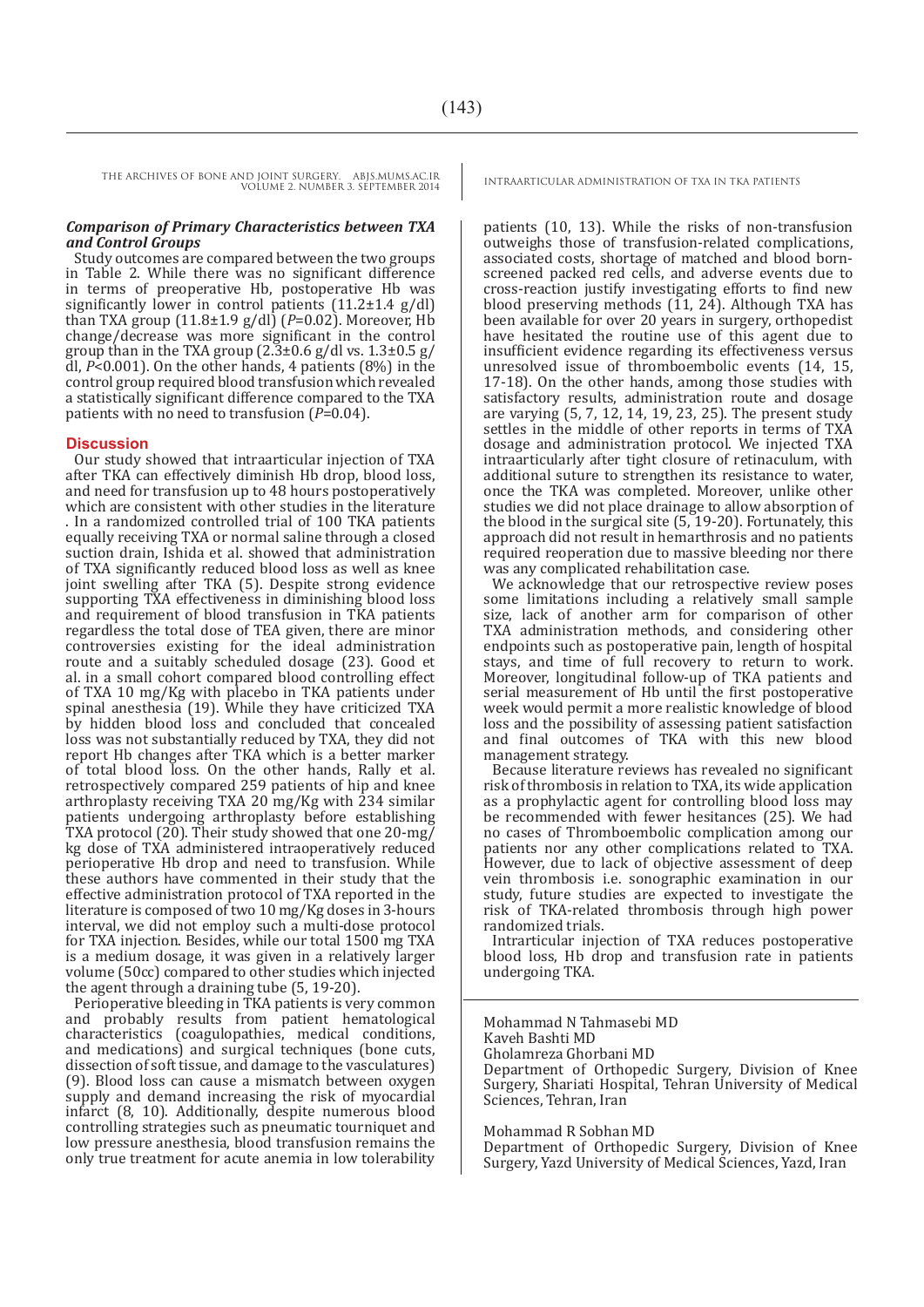#### **References**

- 1. Kurtz S, Ong K, Lau E, Mowat F, Halpern M. Projections of primary and revision hip and knee arthroplasty in the United States from 2005 to 2030. J Bone Joint Surg Am. 2007; 89(4):780-5.
- 2. Noble PC, Conditt MA, Cook KF, Mathis KB. The John Insall Award: Patient expectations affect satisfaction with total knee arthroplasty. Clin Orthop Relat Res. 2006; 452:35-43.
- 3. Giesinger K, Hamilton DF, Jost B, Holzner B, Giesinger JM. Comparative responsiveness of outcome measures for total knee arthroplasty. Osteoarthritis Cartilage. 2014; 22(2):184-9.
- 4. Sasaki E, Tsuda E, Yamamoto Y, Meada S, Otsuka H, Ishibashi Y. Relationship between patient-based outcome score and conventional objective outcome scales in post-operative total knee arthroplasty patients. Int Orthop. 2014; 38(2):373-8.
- 5. Ishida K, Tsumura N, Kitagawa A, Hamamura S, Fukuda K, Dogaki Y, et al. Intra-articular injection of tranexamic acid reduces not only blood loss but also knee joint swelling after total knee arthroplasty. Int Orthop. 2011; 35(11):1639-45.
- 6. Kim J, Nelson CL, Lotke PA. Stiffness after total knee arthroplasty. Prevalence of the complication and outcomes of revision. J Bone Joint Surg Am. 2004; 86(7):1479-84.
- 7. Alshryda S, Sarda P, Sukeik M, Nargol A, Blenkinsopp J, Mason JM. Tranexamic acid in total knee replacement: a systematic review and metaanalysis. J Bone Joint Surg Br. 2011; 93(12):1577- 85.
- 8. Mantilla CB, Wass CT, Goodrich KA, Johanns CJ, Kool ML, Zhu X, et al. Risk for perioperative myocardial infarction and mortality in patients undergoing hip or knee arthroplasty: the role of anemia. Transfusion. 2011; 51(1):82-91.
- 9. Prasad N, Padmanabhan V, Mullaji A. Blood loss in total knee arthroplasty: an analysis of risk factors. Int Orthop. 2007; 31(1):39-44.
- 10. Spahn DR. Anemia and patient blood management in hip and knee surgery: a systematic review of the literature. Anesthesiology. 2010; 113(2):482- 95.
- 11. Bolton-Maggs PH, Cohen H. Serious Hazards of Transfusion (SHOT) haemovigilance and progress is improving transfusion safety. Br J Haematol. 2013; 163(3):303-14.
- 12. Henry DA, Carless PA, Moxey AJ, O'Connell D, Stokes BJ, Fergusson DA, et al. Anti-fibrinolytic

use for minimising perioperative allogeneic blood transfusion. Cochrane Database Syst Rev. 2011; 1:CD001886.

- 13. Banerjee S, Issa K, Kapadia BH, Khanuja HS, Harwin SF, McInerney VK, et al. Intraoperative nonpharmacotherapeutic blood management strategies in total knee arthroplasty. J Knee Surg. 2013; 26(6):387-93.
- 14. Dunn CJ, Goa KL. Tranexamic acid: a review of its use in surgery and other indications. Drugs. 1999; 57(6):1005-32.
- 15. Panteli M, Papakostidis C, Dahabreh Z, Giannoudis PV. Topical tranexamic acid in total knee replacement: a systematic review and metaanalysis. Knee. 2013; 20(5):300-9.
- 16. Zhang H, Chen J, Chen F, Que W. The effect of tranexamic acid on blood loss and use of blood products in total knee arthroplasty: a metaanalysis. Knee Surg Sports Traumatol Arthrosc. 2012; 20(9):1742-52.
- 17. Krivokuca I, Lammers JW. Recurrent pulmonary embolism associated with a hemostatic drug: tranexamic acid. Clin Appl Thromb Hemost. 2011; 17(1):106-7.
- 18. Taparia M, Cordingley FT, Leahy MF. Pulmonary embolism associated with tranexamic acid in severe acquired haemophilia. Eur J Haematol. 2002; 68(5):307-9.
- 19. Good L, Peterson E, Lisander B. Tranexamic acid decreases external blood loss but not hidden blood loss in total knee replacement. Br J Anaesth. 2003; 90(5):596-9.
- 20. Ralley FE, Berta D, Binns V, Howard J, Naudie DD. One intraoperative dose of tranexamic Acid for patients having primary hip or knee arthroplasty. Clin Orthop Relat Res. 2010; 468(7):1905-11.
- 21. Hegde C, Wasnik S, Kulkarni S, Pradhan S, Shetty V. Simultaneous bilateral computer assisted total knee arthroplasty: the effect of intravenous or intraarticular tranexamic acid. J Arthroplasty. 2013; 28(10):1888-91.
- 22. MacGillivray RG, Tarabichi SB, Hawari MF, Raoof NT. Tranexamic acid to reduce blood loss after bilateral total knee arthroplasty: a prospective, randomized double blind study. J Arthroplasty. 2011; 26(1):24-8.
- 23. Cid J, Lozano M. Tranexamic acid reduces allogeneic red cell transfusions in patients undergoing total knee arthroplasty: results of a meta-analysis of